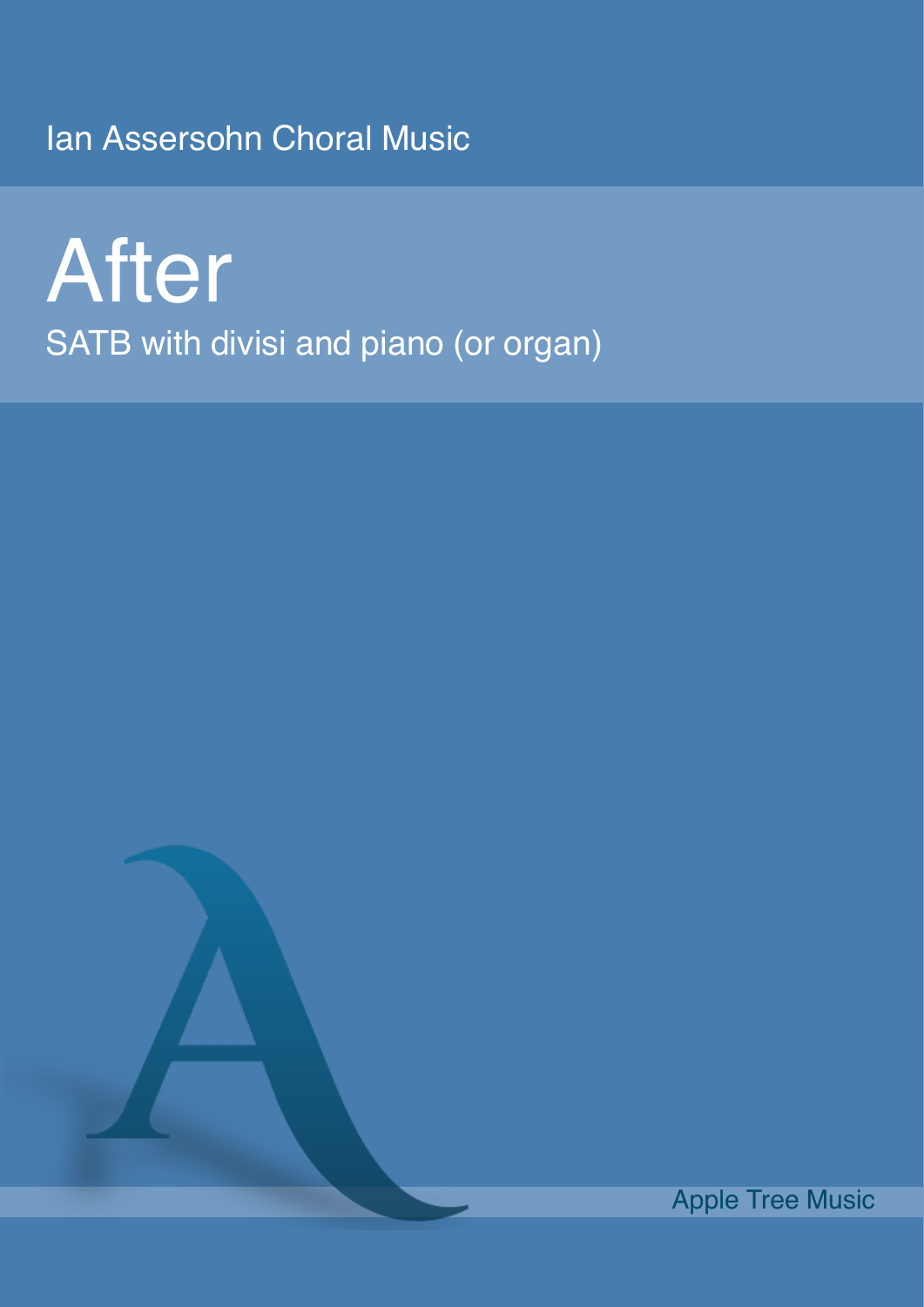## For Tricia Rees-Jones and Swan Singers

After

Words and music by<br>IAN ASSERSOHN



Copyright © 2021 Apple Tree Music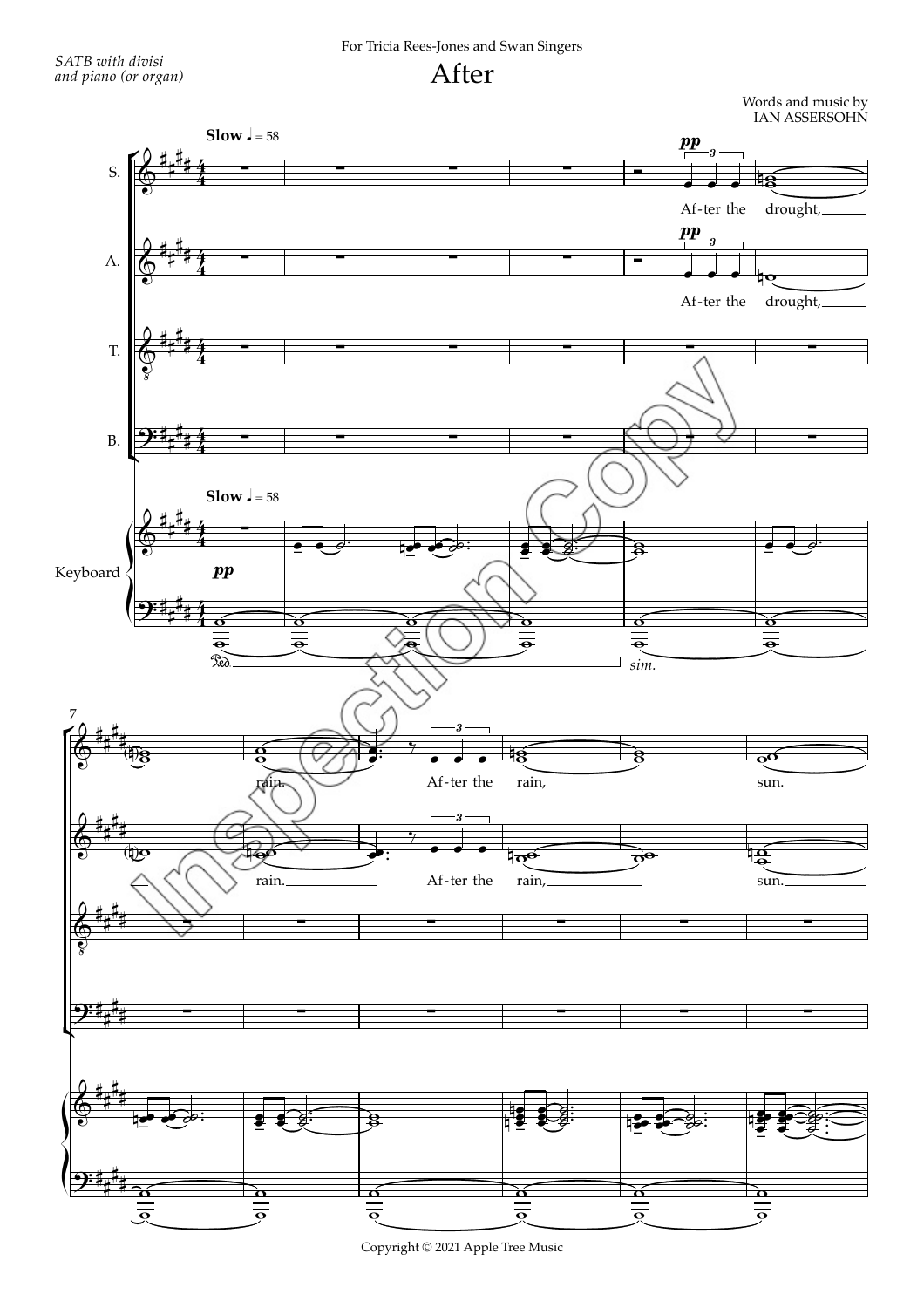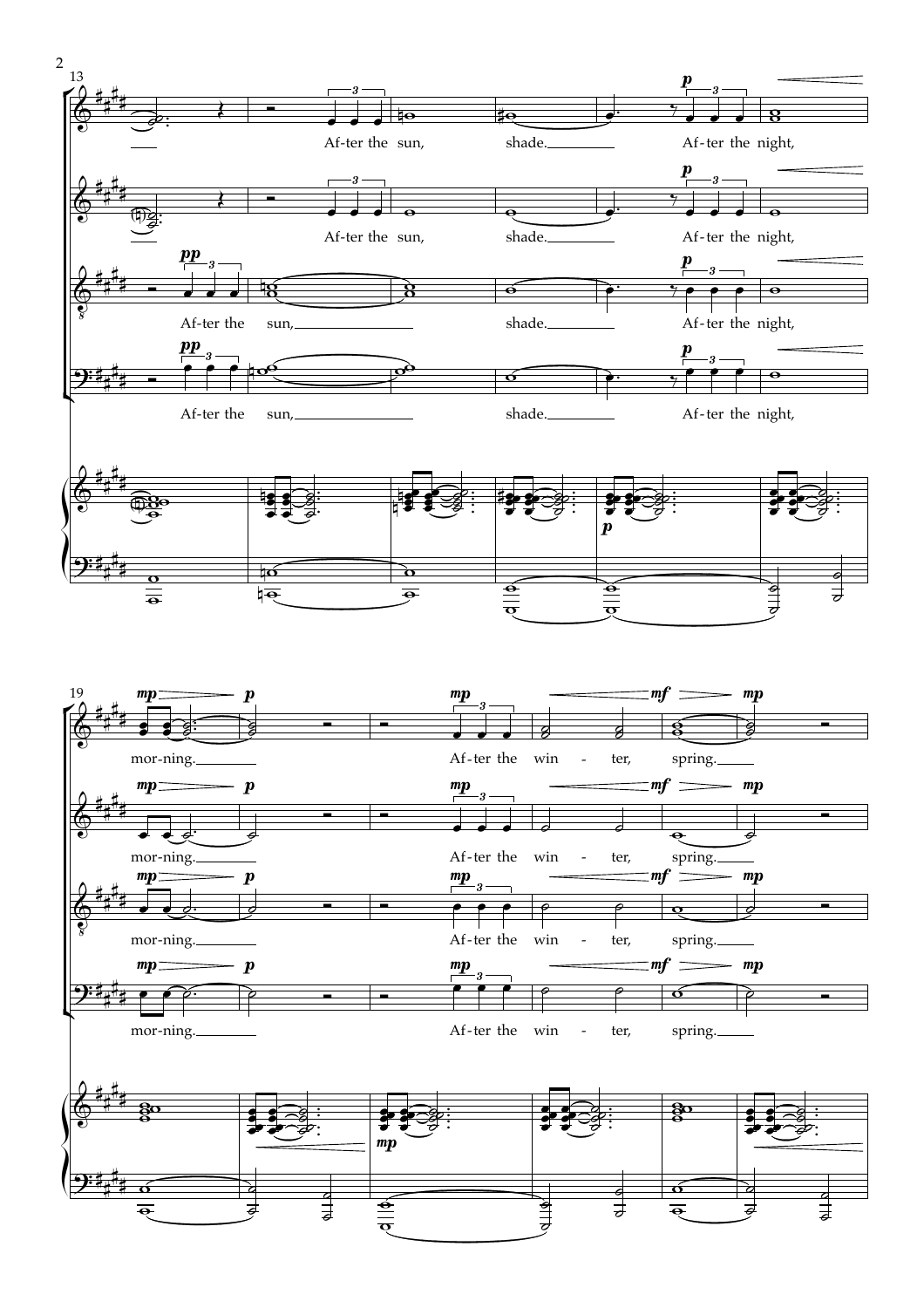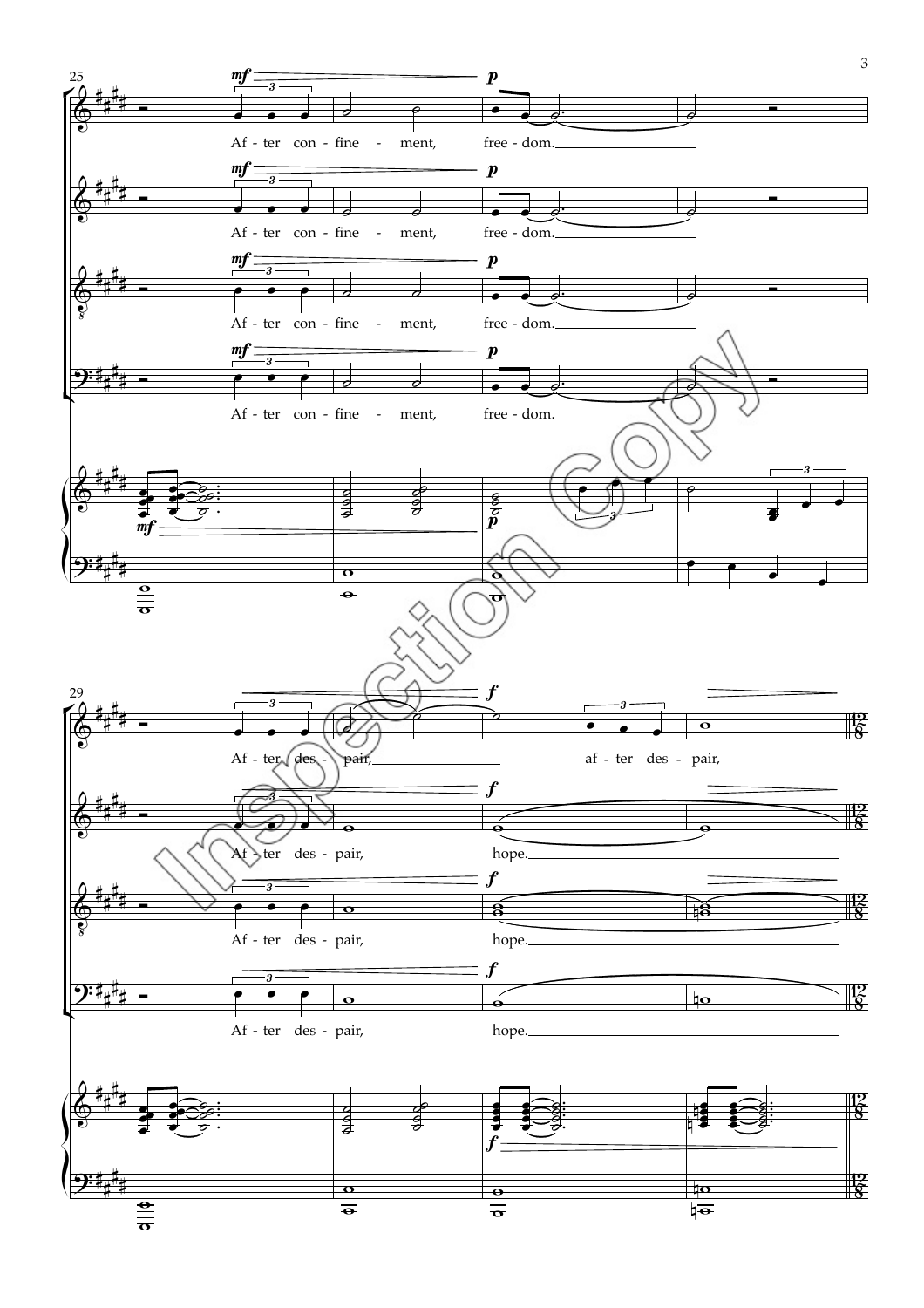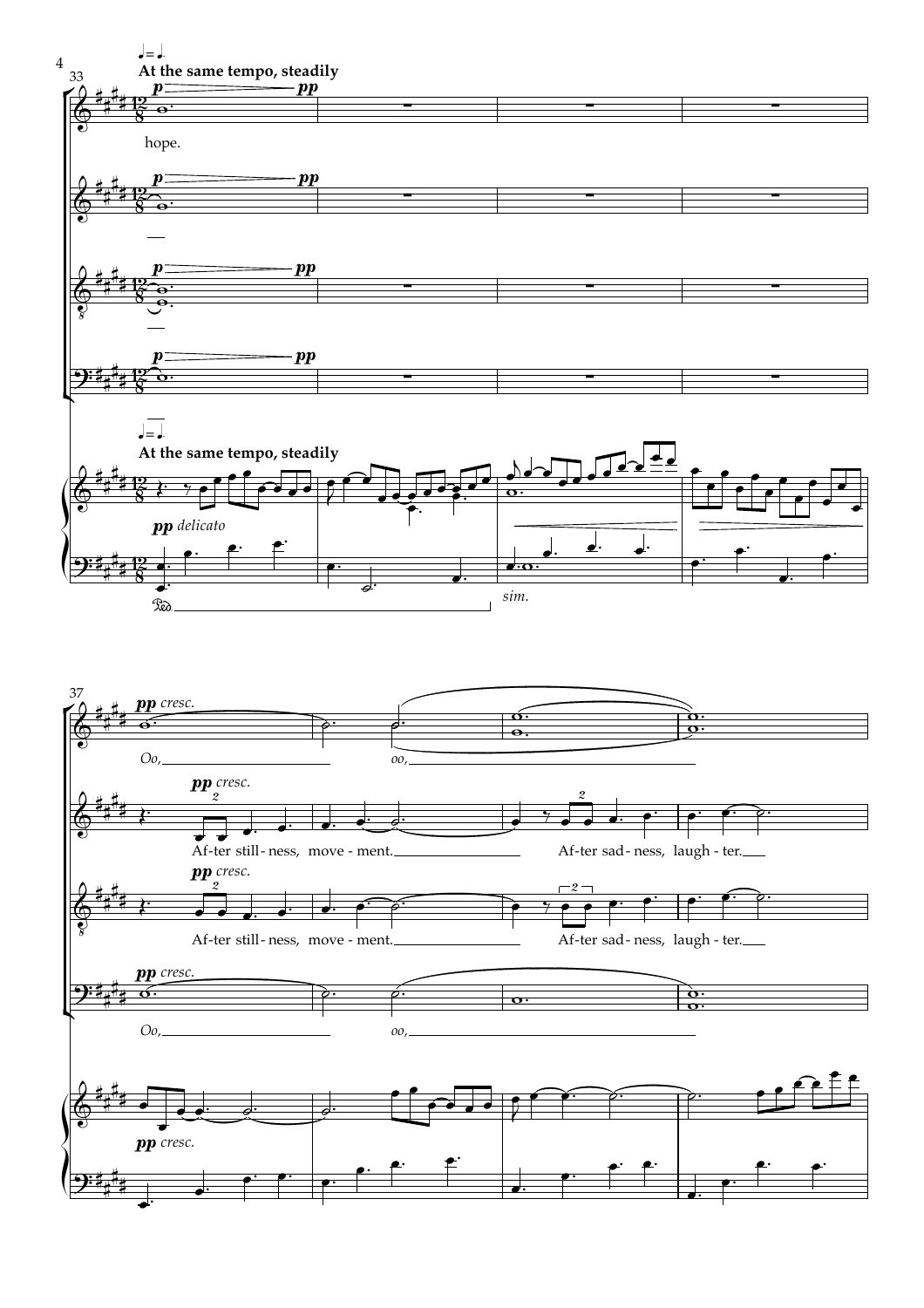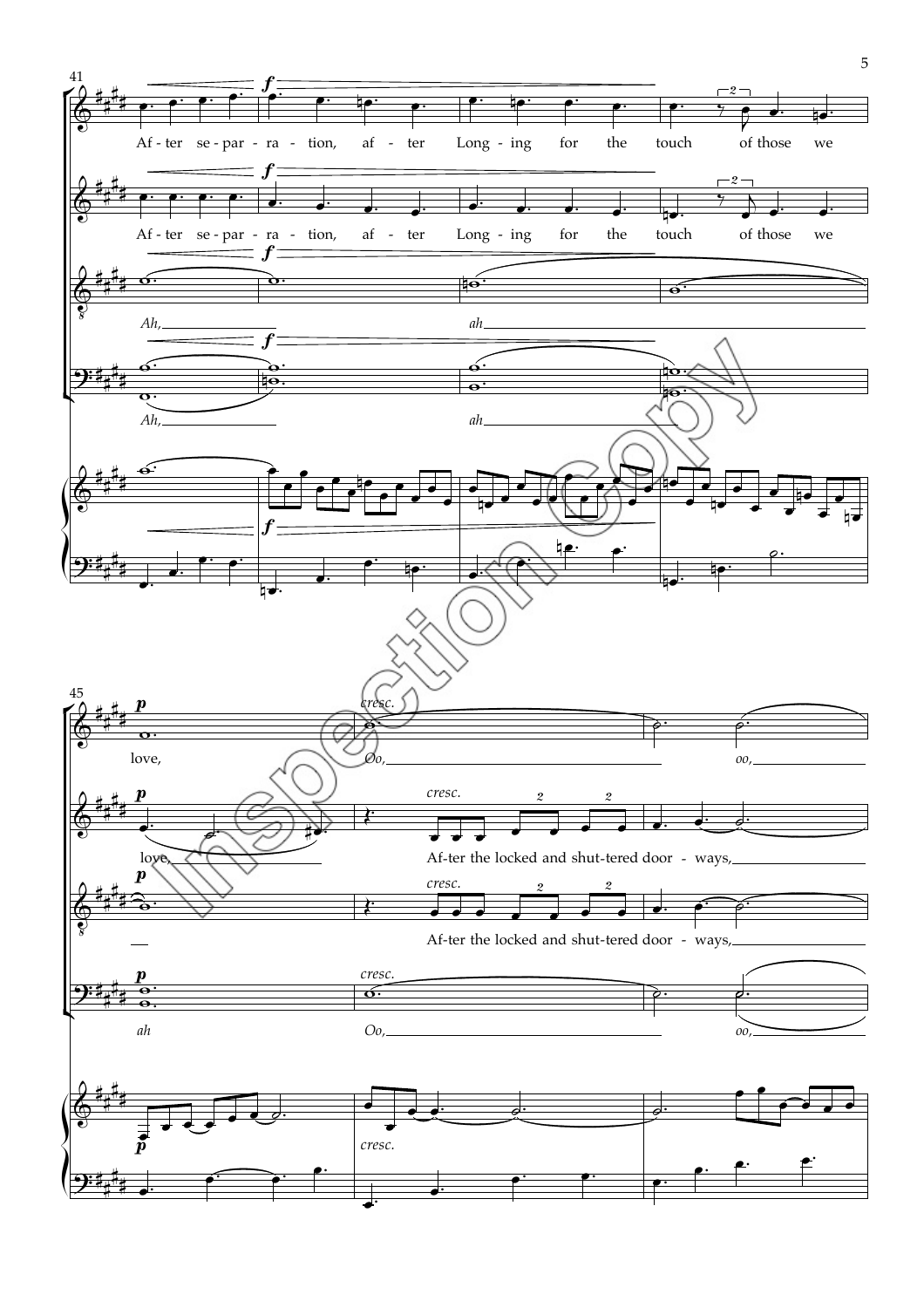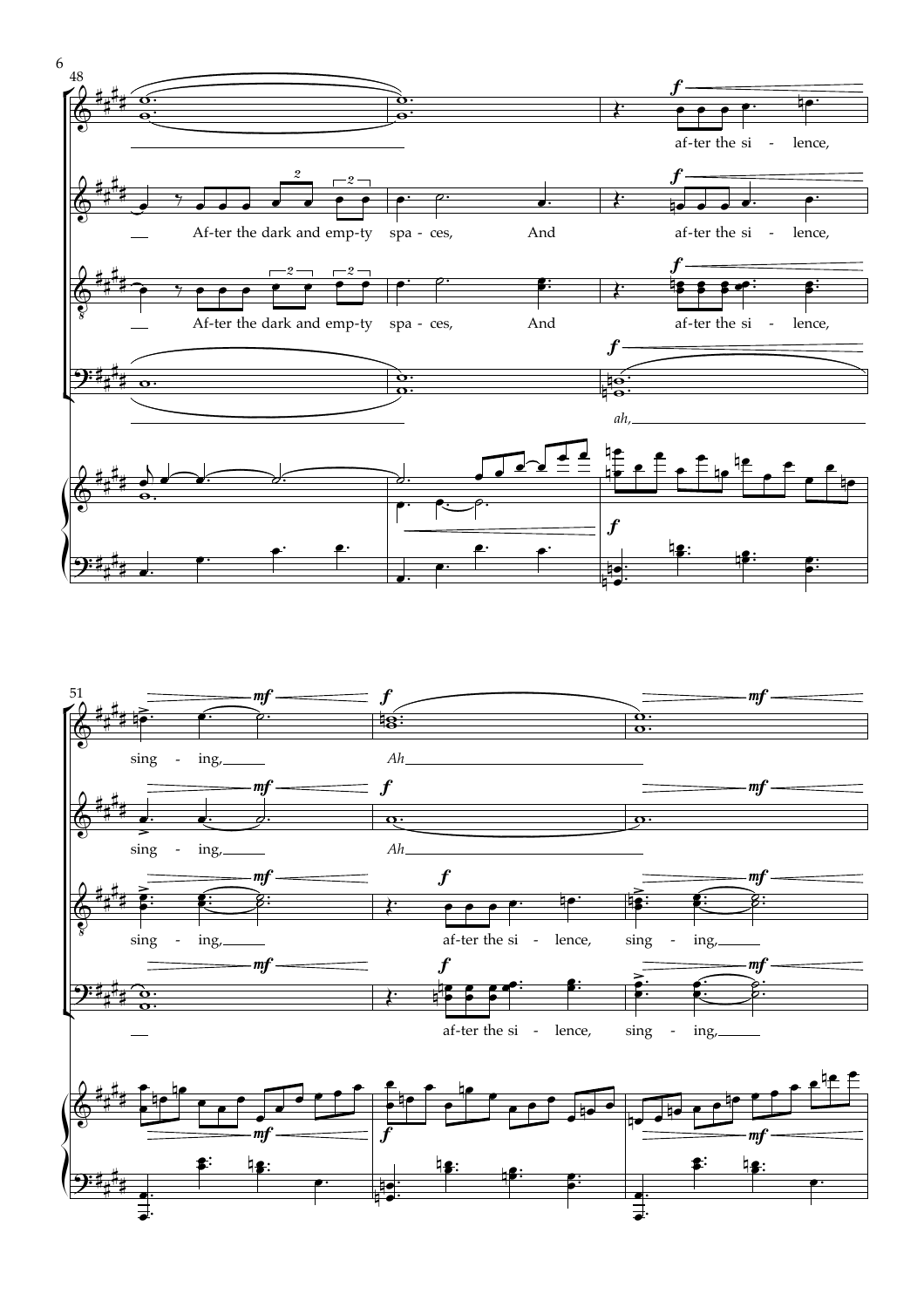